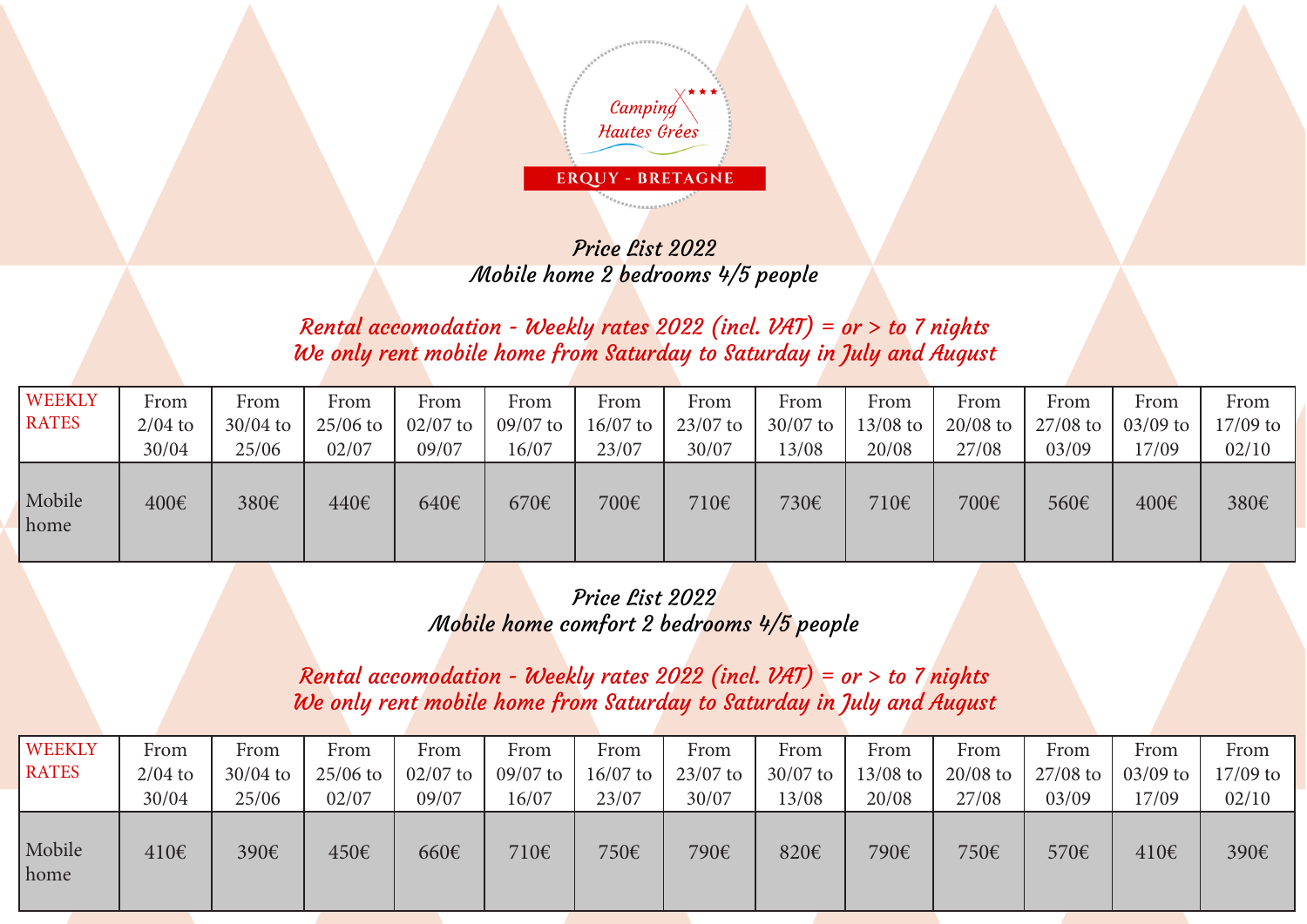

Price List for short stays in 2022 Mobile home 2 bedrooms 4/5 people

Rental accomodation - Daily rates 2022 incl. VAT except July and August (short stays of less than 1 week but more than 2 nights)

| <b>DAILY</b><br><b>RATES</b> | Midweek and except<br>school holidays | Week-end et en période de<br>vacances scolaires |
|------------------------------|---------------------------------------|-------------------------------------------------|
| Mobile<br>home               | 72 $\varepsilon$                      | 86E                                             |

Price List for short stays in 2022 Mobile home comfort 2 bedrooms 4/5 people

Rental accomodation - Daily rates 2022 incl. VAT except July and August (short stays of less than 1 week but more than 2 nights)

| <b>DAILY</b><br><b>RATES</b> | Midweek and except<br>school holidays | Weekend and during<br>school holidays |
|------------------------------|---------------------------------------|---------------------------------------|
| Mobile<br>home               | 75€                                   | $90\epsilon$                          |